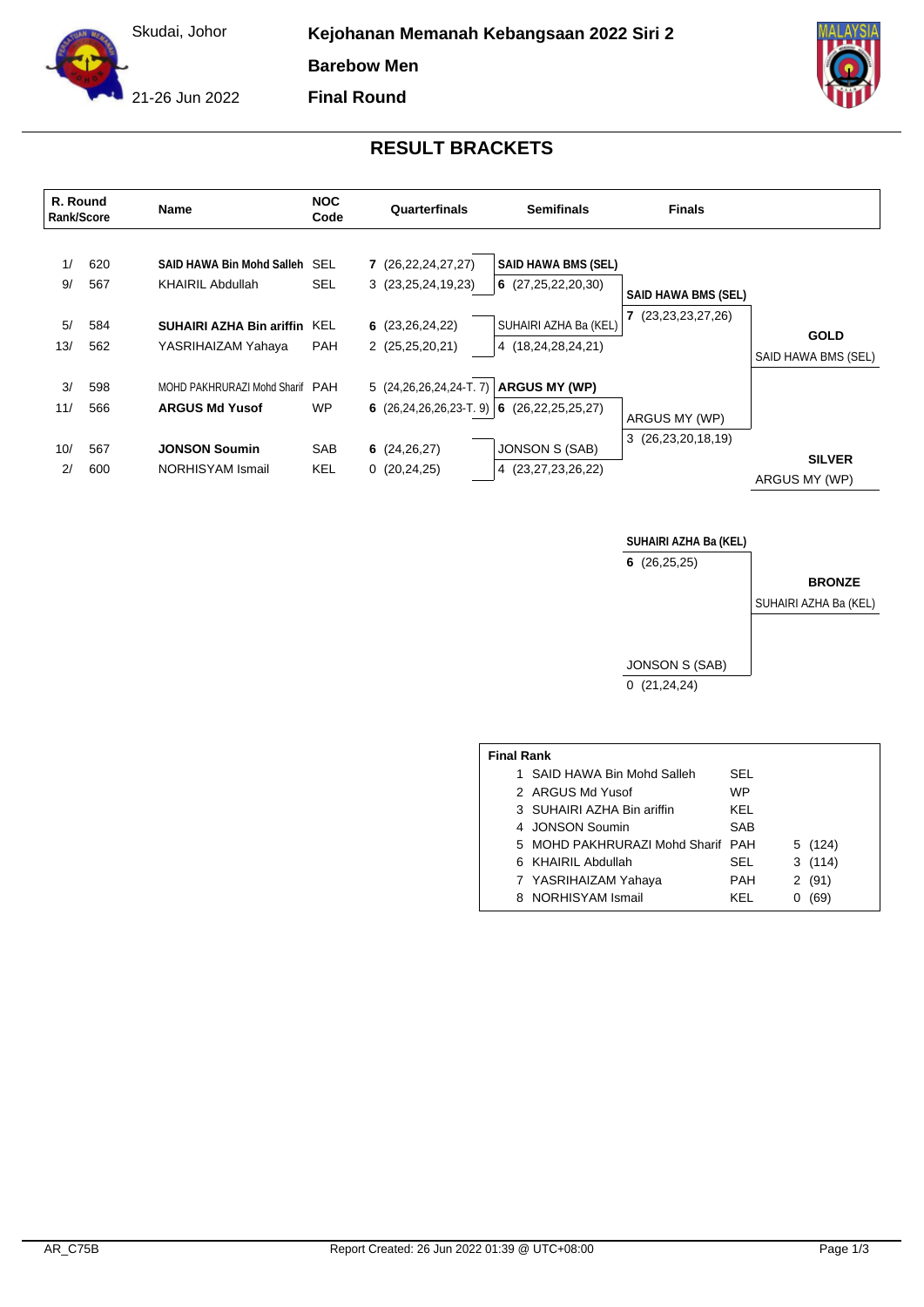

21-26 Jun 2022



## **RESULT BRACKETS**

**Elimination Round**

| R. Round<br>Rank/Score |     | Name                                      | <b>NOC</b><br>Code | 1/32<br>Elimin, Round                   | 1/16<br>Elimin. Round       | 1/8<br>Elimin. Round                  | Quarterfinals              |
|------------------------|-----|-------------------------------------------|--------------------|-----------------------------------------|-----------------------------|---------------------------------------|----------------------------|
|                        |     |                                           |                    |                                         |                             |                                       |                            |
| 1/                     | 620 | SAID HAWA Bin Mohd Salleh SEL             |                    | 6(26, 27, 27)                           | <b>SAID HAWA BMS (SEL)</b>  |                                       |                            |
| 64/                    | 426 | <b>MOHD FAIZAL Rosli</b>                  | SAR                | 0(21,9,10)                              | 6(25, 27, 27)               | <b>SAID HAWA BMS (SEL)</b>            |                            |
|                        | 512 |                                           | <b>TER</b>         |                                         | M. SOBRI A (TER)            | 6 $(25, 26, 28)$                      |                            |
| 33/<br>32/             | 512 | <b>M. SOBRI Ali</b><br>SHAHIDALLAH Jahaya | <b>PDRM</b>        | 6 $(19,26,24,25)$<br>2 (22, 16, 12, 17) | 0(18, 18, 18)               |                                       |                            |
|                        |     |                                           |                    |                                         |                             |                                       | <b>SAID HAWA BMS (SEL)</b> |
| 17/                    | 552 | WAN RUSMAEZAME Wan Mahmood KEL            |                    | 6 $(25,21,26,22)$                       | WAN RUSMAEZAME WM (KEL)     |                                       | 7(26,22,24,27,27)          |
| 48/                    | 474 | AHMAD NIZAM BIN ZABRI Nizam PRK           |                    | 2 (21,24,21,19)                         | 2 (20,24,15,22)             |                                       |                            |
|                        |     |                                           |                    |                                         |                             | MOHD AUSSIFF I (JOH)<br>0(24, 18, 24) |                            |
| 49/                    | 471 | SAHAIRY Harun                             | PDRM               | 3 (23,24,20,21,20)                      | <b>MOHD AUSSIFF I (JOH)</b> |                                       |                            |
| 16/                    | 553 | <b>MOHD AUSSIFF Ismail</b>                | JOH                | 7(23,23,30,22,27)                       | 6 $(23, 22, 21, 24)$        |                                       |                            |
| 9/                     | 567 | <b>KHAIRIL Abdullah</b>                   | SEL                | 6 $(22, 24, 22)$                        | <b>KHAIRIL A (SEL)</b>      |                                       |                            |
| 56/                    | 451 | HAMIRIZA SHAH Bin Hamim NS                |                    | 0(19,16,21)                             | 6(26,27,23)                 |                                       |                            |
|                        |     |                                           |                    |                                         |                             | <b>KHAIRIL A (SEL)</b>                |                            |
| 41/                    | 498 | <b>DEDDY Irmawan</b>                      | <b>WPP</b>         | 6(18,20,22,20,19)                       | DEDDY I (WPP)               | 6(25,23,25,28)                        |                            |
| 24/                    | 525 | MOHAMAD JOHARI Bin Khamis WP              |                    | 4 (25,25,19,19,18)                      | 0(20,17,19)                 |                                       | KHAIRIL A (SEL)            |
|                        |     |                                           |                    |                                         |                             |                                       | 3 (23, 25, 24, 19, 23)     |
| 25/                    | 524 | BADARUL HISAM Bin Mohamed Kassim WP       |                    | 6(19,22,23,20,25)                       | BADARUL HISAM BMK (WP)      |                                       |                            |
| 40/                    | 501 | <b>HOSNEY Adnan</b>                       | <b>PAH</b>         | 4 (21, 18, 18, 21, 21)                  | 2 (23,17,16,24)             | AZUAN MS (PRK)                        |                            |
| 57/                    | 446 | AHMAD RIYADH Bin Abu Bakar PRK            |                    | 2 (22, 17, 23, 17)                      | <b>AZUAN MS (PRK)</b>       | 2 (17,25,22,21)                       |                            |
| 8/                     | 570 | <b>AZUAN Mat Sani</b>                     | <b>PRK</b>         | 6(25,23,21,26)                          | 6 $(19,24,25,26)$           |                                       |                            |
|                        |     |                                           |                    |                                         |                             |                                       |                            |
| 5/                     | 584 | SUHAIRI AZHA Bin ariffin KEL              |                    | 6 $(19, 27, 20, 16)$                    | SUHAIRI AZHA Ba (KEL)       |                                       |                            |
| 60/                    | 445 | MOHAMAD SOFIAN Rahim JOH                  |                    | 2 (11,20,21,15)                         | 7(21,19,23,27)              | SUHAIRI AZHA Ba (KEL)                 |                            |
|                        |     |                                           |                    |                                         |                             | 6(15, 19, 23, 23, 29)                 |                            |
| 37/                    | 507 | MUHAMMAD FADLY Ramly PRK                  |                    | 5 (16,24,24,20,27-T. 8)                 | ANDREW B (SAB)              |                                       |                            |
| 28/                    | 516 | <b>ANDREW Buatin</b>                      | SAB                | 6 $(17,24,13,23,20$ -T. 8+)             | 1(15,19,16,19)              |                                       | SUHAIRI AZHA Ba (KEL)      |
| 21/                    | 540 | <b>KHAIRIE Mohtar</b>                     | JOH                | 6(24,20,24,27)                          | <b>KHAIRIE M (JOH)</b>      |                                       | 6(23,26,24,22)             |
| 44/                    | 496 | MUHAMMAD KHAIRUL AFIFI Rosli WPP          |                    | 2 (25,17,20,16)                         | 6(23,25,24,19,25)           |                                       |                            |
|                        |     |                                           |                    |                                         |                             | KHAIRIE M (JOH)                       |                            |
| 53/                    | 458 | MOHD FIRDAUS Ahmad                        | KEL                | 2 (25,23,26,18)                         | SYUKRIE S (SEL)             | 4 (14,27,26,22,24)                    |                            |
| 12/                    | 566 | <b>SYUKRIE Sedek</b>                      | SEL                | 6(28, 25, 23, 26)                       | 4 (26, 22, 21, 27, 21)      |                                       |                            |
|                        |     |                                           |                    |                                         |                             |                                       |                            |
| 13/                    | 562 | YASRIHAIZAM Yahaya                        | PAH                | 6(21,20,21,22)                          | YASRIHAIZAM Y (PAH)         |                                       |                            |
| 52/                    | 459 | HATRIHALOBOR Asmawi MEL                   |                    | 2 (19,15,24,19)                         | 7(21,25,22,28)              | YASRIHAIZAM Y (PAH)                   |                            |
| 45/                    | 487 | MUHAMAD HANIF Zainuddin KEL               |                    | 0(18, 19, 24)                           | AHMAD JASNI MI (PRK)        | 6(25,23,24)                           |                            |
| 20/                    | 541 | <b>AHMAD JASNI Mat Isa</b>                | <b>PRK</b>         | 6(21,21,25)                             | 1 (21,19,20,21)             |                                       |                            |
|                        |     |                                           |                    |                                         |                             |                                       | YASRIHAIZAM Y (PAH)        |
| 29/                    | 516 | <b>HAIREE Mahfuz</b>                      | <b>HOL</b>         | 6(19, 18, 18, 22)                       | <b>HAIREE M (JOH)</b>       |                                       | 2 (25,25,20,21)            |
| 36/                    | 507 | ZAMALI Ahmad                              | <b>WP</b>          | 2 (16,22,16,19)                         | 6 $(23,23,22,25,21$ -T.X)   | HAIREE M (JOH)                        |                            |
|                        |     |                                           |                    |                                         |                             | 0(19,22,22)                           |                            |
| 61/                    | 442 | <b>FAIRUL Nizar</b>                       | PAH                | 1 (17,21,20,22)                         | MOHD FAHMI BF (MEL)         |                                       |                            |
| 4/                     | 598 | <b>MOHD FAHMI Bin Fadzil MEL</b>          |                    | 7(21,26,20,26)                          | $5(25,24,21,18,21-T.9)$     |                                       |                            |